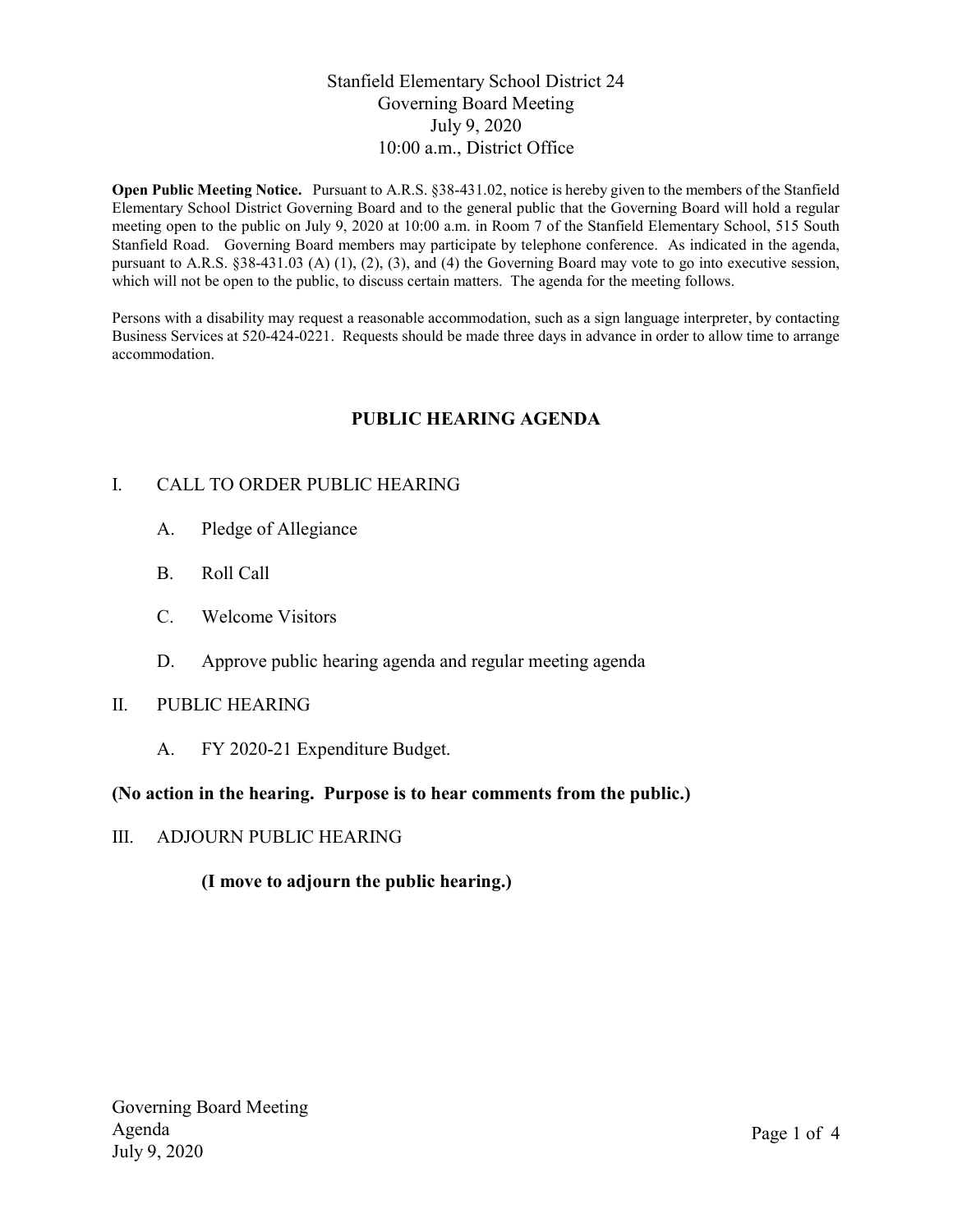## REGULAR MEETING AGENDA

### I. CALL TO ORDER REGULAR MEETING

### II. FY 2020-21 EXPENDITURE BUDGET

- A. Adopt the proposed FY 2020-21 Expenditure Budget.
- B. Authorize FY 2020-21 expenditures to exceed Program, Function, and Object section budgets.

## (I move to adopt the proposed FY 2020-21 Expenditure Budget and authorize FY 2020-21 expenditures to exceed Program, Function, and Object section budgets.)

### II. CALL TO THE PUBLIC

Guidance for Public Participation in Board Meetings is provided in Policy BEDH. The President may recognize individuals wishing to address the Board under Call to the Public or under the item on the Agenda they wish to address. Each individual will be allowed five minutes unless additional time was requested and granted in advance by the Superintendent or President. ARS 38-432.02(H) provides that Board members shall not respond to comments unless the item is on the agenda.

The Board shall not hear personal complaints against school personnel or a person connected with the district. A procedure is provided by the Board for disposition of legitimate complaints in Policies KL, KB and KLD.

# LLAMADA AL PÚBLICO

La póliza BEDH, provee una guía publica para participar en juntas de la Mesa Directiva. El presidente de la Mesa Directiva puede reconocer a los individuos que desean dirigirse a la mesa bajo llamada al público o bajo el artículo en la agenda que desean tratar. A cada individuo se le otorgaran cinco minutos de tiempo, a menos que el Presidente o Superintendente le hayan concedido tiempo adicional por adelantado. La Póliza ARS 38- 432.02 dice que ningún miembro de la mesa responderá a ningún tipo de comentarios de temas que no estén en la agenda.

La mesa no oirá quejas personales en contra de personal de la escuela o personas que tengan alguna conexión con el Distrito. Para este tipo de quejas la mesa provee otro tipo de procedimientos para la disposición de quejas legítimas las cuales se encuentran en las siguientes Pólizas KL, KB, y KLD.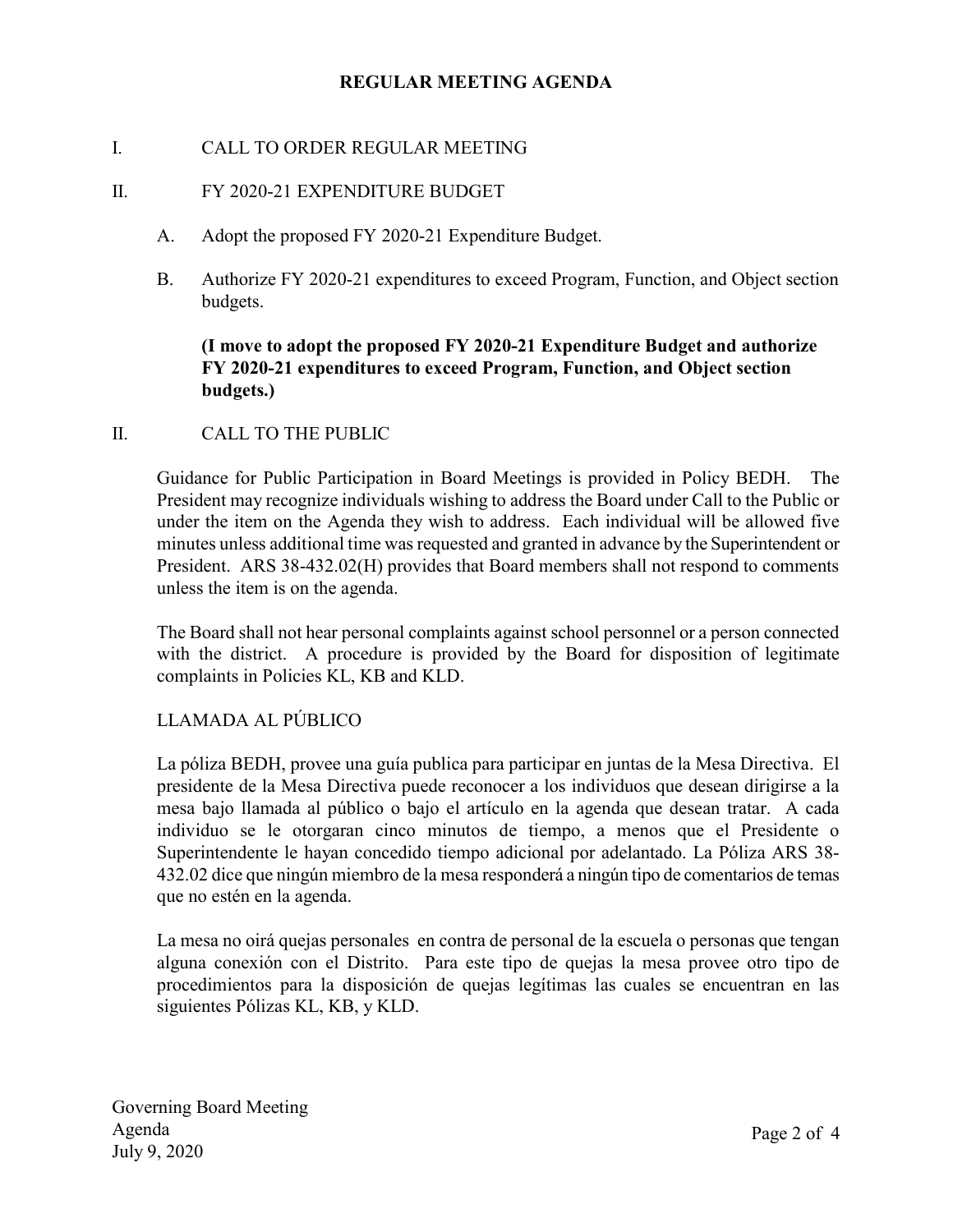### III. APPROVAL OF MINUTES

Approve the June 25, 2020 regular governing board meeting minutes.

### IV. REPORTS

- A. Superintendent's Report 1. Re-opening Plan Update
- B. June Public Funds Expenditure Reports (Pages 1-4)
- C. June Student Activities Report. (Page 5)
- D. Principal's Report (Page 6)
- E. Operations Support Services Reports (Page 7-8)
	- 1. Technology
	- 2. Transportation
	- 3. Maintenance
- V. NEW BUSINESS ACTION ITEMS PERSONNEL

All hiring is pending satisfactory completion of background investigation, records verification, and fingerprint report.

- A. Approve extra duty for the 2020-2021 school year for Maria Romero, Lead Custodian
- B. Approve Special Education Consultant for the 2020-2021 school year for Maria Berecin Rascon
- C. Approve extra duty contract for Security and Housing agreement between SESD and Luis Espuma for FY21 (Page 9-12)
- D. Accept Part Time Food Service Contract declined and resignation effective May 20, 2020, Maria Hanson

### VI. NEW BUSINESS ACTION ITEMS – BUSINESS

- A. Ratify approval of payroll vouchers
	- 1. PV28 \$ 65,055.30
	- 2. PV39 \$46,468.80
	- 3. PV30 \$ 74,989.26
- B. Ratify approval of expense vouchers 1. EV2054 \$ 20,459.79